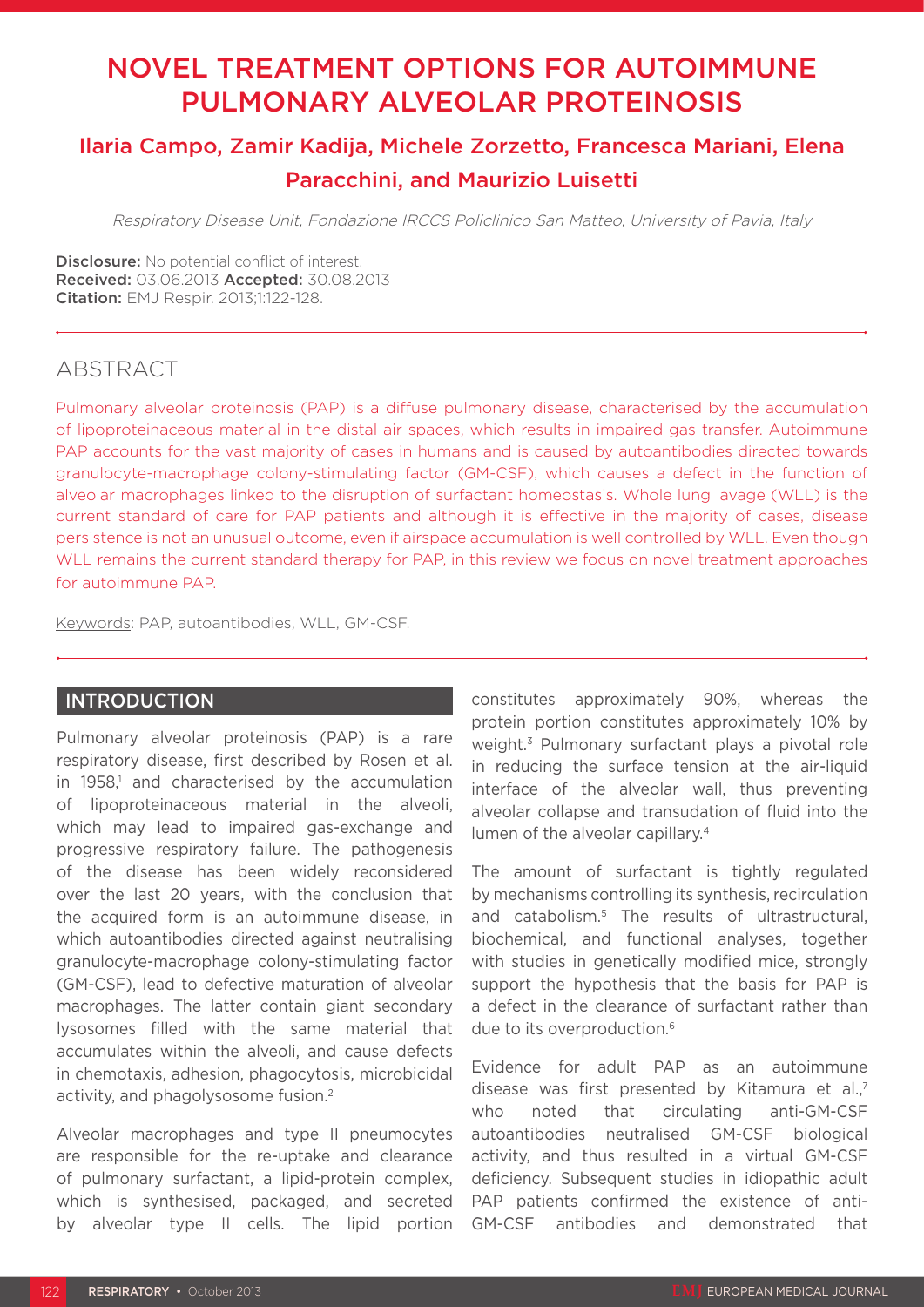autoantibody measurement could be a clinical tool for diagnosis.<sup>8,9</sup>

### PAP THERAPY

Different treatment options have been utilised since PAP was first described. As far as the therapeutic aspects of the disease are concerned, in the pre-lavage era the death rate was approximately 30% of cases<sup>10</sup>, but the introduction of the whole lung lavage (WLL) in the mid-1960s has changed the natural history of PAP, with a dramatic reduction of the mortality, at least where the WLL is performed, with an immediate positive outcome in >90% of cases, but with a recurrence rate ranging from 30 to 70%, according to different series reported. WLL for idiopathic pulmonary alveolar proteinosis is currently a safe procedure in an experienced setting, and yields durable benefit in the majority of patients.<sup>11</sup> Little is known about the intimate mechanisms of action of WLL. Presumably WLL is able not only to remove the surfactant excess, but also the autoantibodies, interfering with surfactant homeostasis, as it was suggested several years ago.12 Even though WLL remains the current standard therapy for PAP, in this paper we focus on novel treatment approaches for autoimmune PAP.

#### RITUXIMAB

Rituximab is a monoclonal antibody directed against the CD20 antigen on B lymphocytes. In B cell lymphoproliferative disorders, the mechanism of action is mediated by eradication of the malignant CD20 positive B cells. Subsequently, rituximab therapy has been applied in the treatment of autoimmune disease with clinical benefit.<sup>13-15</sup>

Based on data indicating autoantibody involvement in PAP, Borie et al.16 described a 41-year-old non-smoker who refused WLL; the patient exhibited clinical, functional and radiographic improvement after 1,000 mg of rituximab was delivered intravenously on day 1 and day 15. In particular, the treatment resulted in a decrease in anti-GM-CSF concentration. 9 months after treatment, dyspnoea improved; similarly, diffusing capacity of the lung for carbon monoxide (DLCO), CT scan and alveolar-arterial oxygen gradient  $(P(A-a)^{02})$  at rest improved. This response was sustained at a 12 month follow-up.

Amital et al.<sup>17</sup> described a 40-year-old female, nonsmoker with severe dyspnoea and hypoxaemia. Despite WLL and subcutaneously delivered GM-

CSF, a year later the patient's condition deteriorated. Rituximab at 375 mg/ $m<sup>2</sup>$  was administered weekly over 4 weeks, with improved DLCO and oxygen saturation at rest and during exercise, as well as chest CT and X-ray.

Recently, the first prospective, open label, proof of concept trial of rituximab has been carried out in 10 PAP adult patients.<sup>18</sup> The intervention consisted of two intravenous infusions of rituximab (1,000 mg), 15 days apart. The primary study end-point was improvement in oxygenation, as assessed by the  $P(A-a)O_a$ ; in seven out of nine patients (one patient dropped out of the study for unknown reasons) partial pressure of oxygen in arterial blood (PaO<sub>2</sub>) and  $P(A-a)O<sub>a</sub>$  were significantly improved at 3 and 6 months. Improvements were also noted in total lung capacity (TLC), high-resolution CT (HRCT) scans and transitional dyspnoea index (TDI).

The data also indicated that a single course of rituximab therapy was well tolerated, with no major adverse reactions in this PAP cohort. The major limitation of this study was the absence of a placebo group. Moreover, as the trial was conducted recently, with a 32±6 month post-therapy follow-up, the durability of response and the need for longer-term therapy remains an open question.

Mechanisms responsible for rituximab-mediated improvement in PAP are unclear; this trial demonstrated that rituximab effectively depleted circulating B lymphocytes for a period of 3 months, but the potential role of B cells in PAP, is not well defined. In fact, the majority of antibody-forming B cells are plasma cells, which do not express CD20 and are, therefore, not susceptible to rituximab depletion. Importantly, neither the total serum anti-GM-CSF, nor serum GM-CSF neutralising capacity, were reduced following rituximab therapy. On the contrary, reduction in anti-GM-CSF levels in bronchoalveolar lavage (BAL) fluid from the lung correlated with disease changes, suggesting that disease pathogenesis is related to autoantibody levels in the target organ.

Starting from these results, the same research group demonstrated that the clinical improvement in rituximab-treated PAP patients might be due to restoration of alveolar macrophage lipid homeostasis, associated with reduced GM-CSF autoantibodies in the pulmonary compartment.<sup>19</sup> Utilising BAL samples from the original cohort of PAP patients treated with rituximab, confirmed the positive therapeutic effect of rituximab on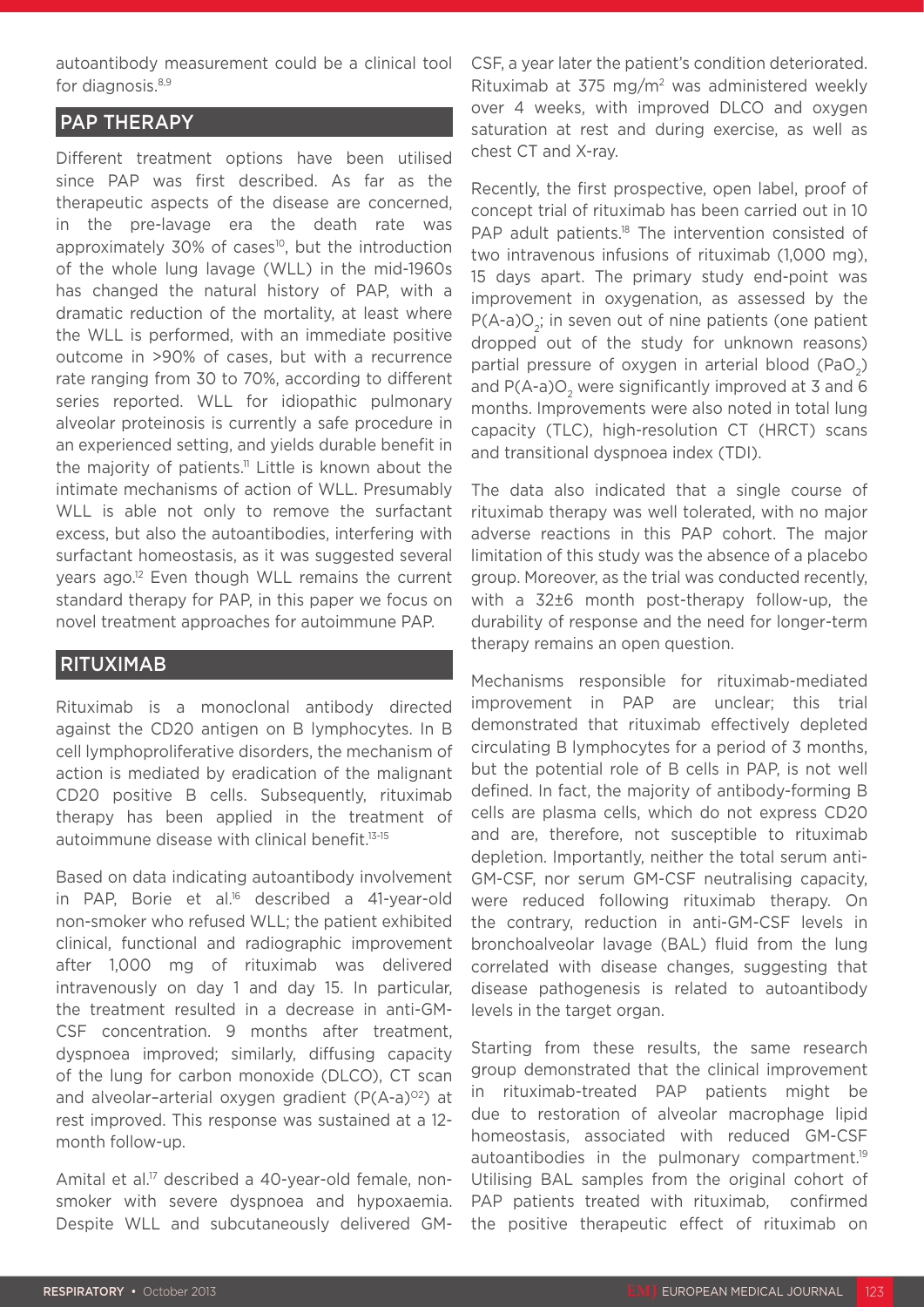PAP lung, by enhancing alveolar macrophage functional activity and expression of lipid regulatory genes, PPARγ, ABCG1, and LPLA2. Compared to baseline, both PPARγ and ABCG1 were significantly upregulated by rituximab treatment. An unexpected finding was the LPLA2 deficiency in untreated PAP patients, a situation that was significantly reversed by rituximab therapy. In conclusion, these data indicate that rituximab is able to reconstruct lipid homeostasis in PAP alveolar macrophages.

#### GM-CSF

Based on the role of neutralising anti-GM-CSF autoantibodies in autoimmune PAP, treatment aimed at relieving functional GM-CSF deficiency by administering exogenous GM-CSF has been utilised. Several studies have reported a favourable response with systemic (subcutaneous) or localised (aerosol) GM-CSF. Prompt improvement with resumption of GM-CSF in patients who relapsed suggests that disease resolution was not attributable to spontaneous remission and that GM-CSF does have therapeutic activity.

#### Subcutaneous GM-CSF

Evaluation of GM-CSF supplementation as a potential therapy in autoimmune PAP was initially prompted by the demonstration that this cytokine exhibits restorative activity on impaired surfactant metabolism and innate immunity in GM-CSFdeficient mice.20 Seymour et al.21 were the first to treat 14 autoimmune PAP patients with subcutaneous GM-CSF. Patients not responding to an initial dose of 5 μg/kg/d GM-CSF underwent stepwise dose escalation until a therapeutic response (represented by improvement in oxygenation at the lung level) was obtained. The treatment showed efficiency in 43% of patients with a median treatment time of 39 weeks. Among responders, there was a significant effect on PaO<sub>2</sub>, P(A-a)O<sub>2</sub>, DLCO, CT scan and the 6-minutes walking test.

In 2000, Kavuru et al.<sup>22</sup> published the preliminary results on four patients treated with subcutaneous GM-CSF for moderate exacerbation of PAP. GM-CSF was self-administered once daily for 12 weeks (dose escalation from 3 to 9 mg/kg/d). In three of the four patients with idiopathic PAP, administration of GM-CSF improved oxygenation and conferred symptomatic benefit.

Subsequently, in an open-label study on 25 patients, using escalating doses of GM-CSF from 5 to 18 mg/kg/day, GM-CSF treatment was associated with improvements in A-aDO<sub>2</sub> and other clinical parameters in 48%, with relapse rates of 25% among responders.23 Nevertheless, in this PAP series, only subjects with moderate symptomatic disease were enrolled, thus we cannot speculate on the role of this treatment in severe forms of PAP.

#### Inhaled GM-CSF

Since it is conceivable that the alveolar space is the site of GM-CSF signal disruption, with the impairment of surfactant catabolism in autoimmune PAP, then it is reasonable to propose that local GM-CSF supplementation would result in better treatment outcome. In 2006, Wylam and coworkers<sup>24</sup> reported a retrospective case series of 12 idiopathic PAP patients, elected to receive aerosolised GM-CSF (250 mg b.i.d. every other week). All patients except one showed mean improvements in arterial oxygen tension,  $P(A-a)O_{2}$ , DLCO, and forced vital capacity. Two patients made a complete recovery and were disease-free 1 and 2 years after discontinuing treatment. 4 patients showed complete response to both the initial course or when treated again for recurrence after discontinuation of treatment. One patient required dose escalation (500 mg b.i.d.) and achieved a complete response. Importantly GM-CSF was welltolerated without late toxicity.<sup>24</sup> Subsequently, Tazawa et al.25 treated 35 stable PAP patients with an induction dose (recombinant GM-CSF (rGM-CSF) 250 mg/day b.i.d. every other week for 6 weeks) followed by a maintenance dose (125 mg/ day b.i.d. for 4 days every 2 weeks for 6 cycles). The positive response rate, in terms of decrease in  $P(A-a)O<sub>2</sub>$  and DLCO, was 62%, and no adverse events were recorded. A total of 29 of the 35 remained stable without further therapy during the follow-up period. The Tazawa group also demonstrated that GM-CSF inhalation therapy decreased markers of surfactant accumulation in BALF of high responders.26

#### Combination Therapy

The cumulative response rate of GM-CSF is lower than that described for WLL age; in fact it seems only to limit disease progression.<sup>27</sup> For this reason, it has been proposed as standalone therapy in PAP patients with less severe disease and as a supplementary therapy to WLL in patients with more advanced autoimmune PAP.

Yamamoto et al.<sup>28</sup> described a 9-year-old girl with autoimmune PAP, who was initially refractory to inhalation therapy (250 mg of GM-CSF daily).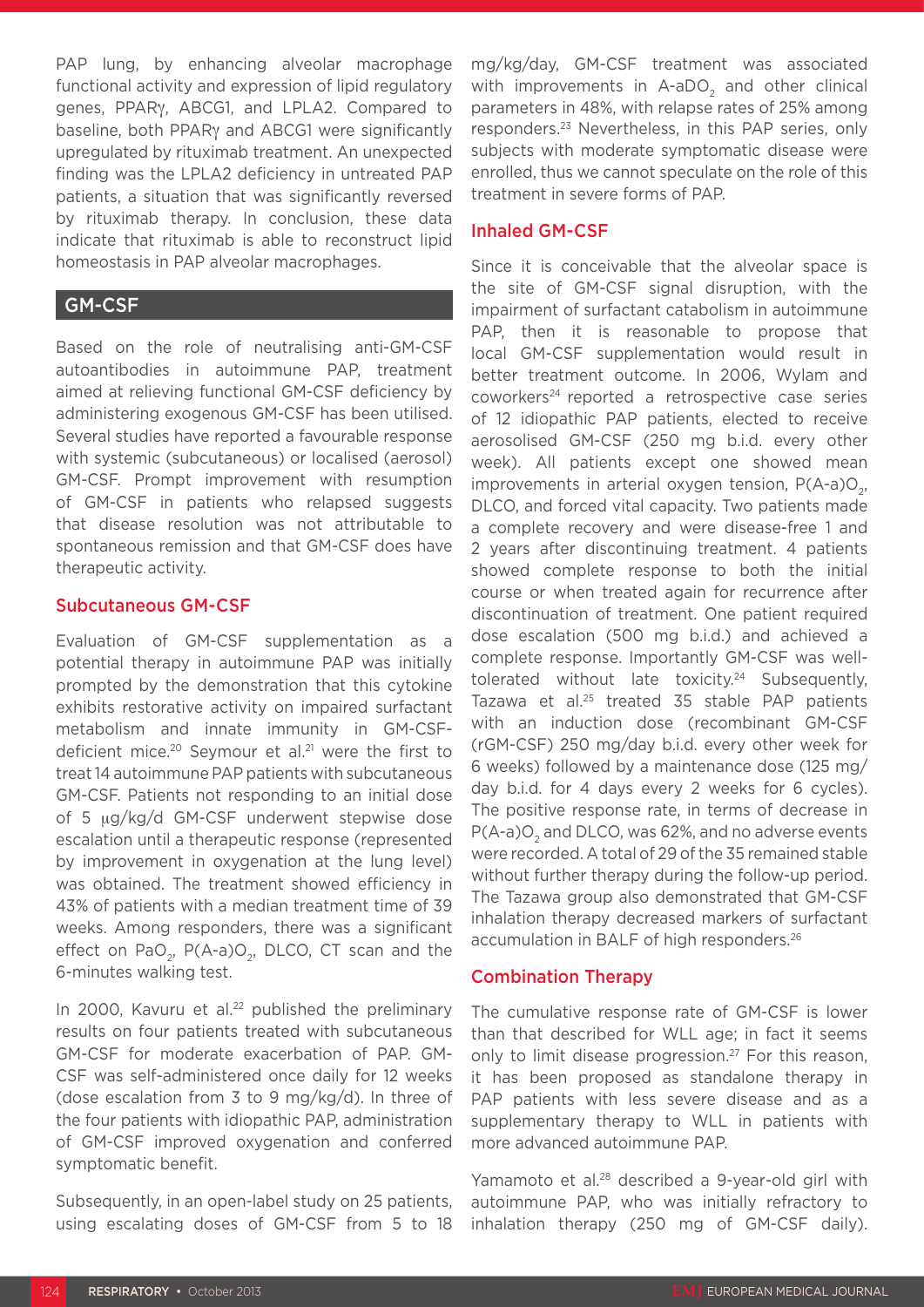

#### Figure 1. Flow Chart of the Pavia Centre Study.

PAP patients requiring a first WLL will be randomised 1:1 to receive either WLL followed by inhaled GM-CSF (first level treated group) or WLL alone (first level control group). PAP patients requiring a second WLL, if previously treated by WLL alone, are randomised 1:1 to receive either WLL followed by inhaled GM-CSF (second level treated group) or WLL alone (second level control group); if previously treated by WLL followed by inhaled GM-CSF, these subjects will be submitted to WLL followed by another course of inhaled GM-CSF (first level re-treated group). PAP patients requiring a third WLL, irrespective of the previous treatment, will be submitted to WLL followed by inhaled GM-CSF (second level re-treated group). In case of PAP patients not requiring additional WLL, but with persistent lung abnormalities and without severe functional impairment, this group will be submitted to a course of inhaled GM-CSF (residual disease treated group), since the main objective of the study is 100% resolution of PAP lesions.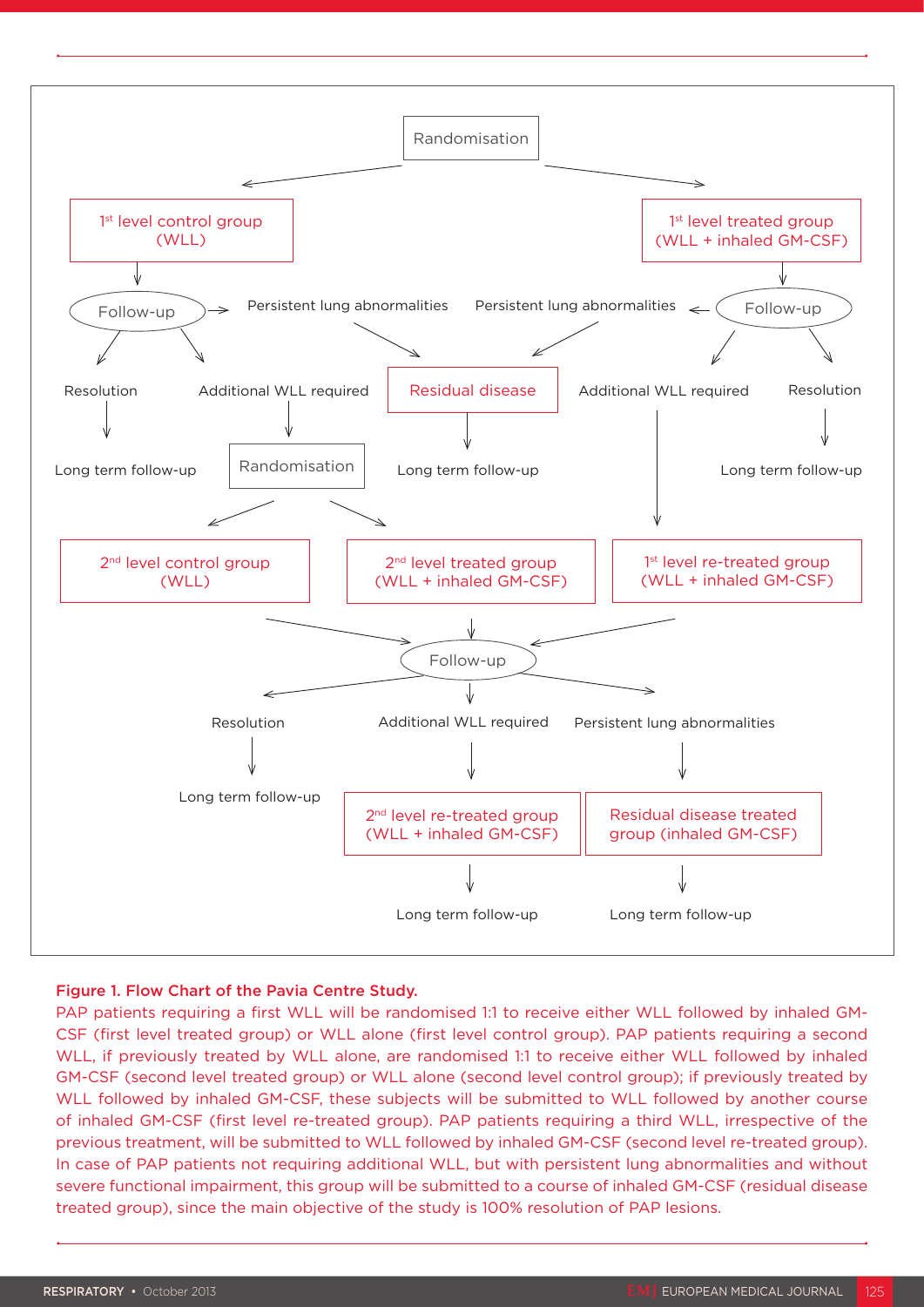Initial failure of the GM-CSF inhalation seems to be due to inefficient access of GM-CSF to the alveolar spaces because of densely accumulated surfactant. Unilateral WLL was performed three times and subsequent GM-CSF inhalation therapy yielded marked physiological and radiological improvements.

Recently, a study protocol for the treatment of autoimmune PAP, with WLL followed by inhaled GM-CSF (Sargramostin), has been started by our research group (AIFA FARM7MCPK4). We designed an experimental, phase II, parallel randomised trial with two cohorts. We plan to identify the best treatment schedule for PAP patients, looking at the evaluation of the superiority of the combination WLL/inhaled rGM-CSF versus WLL alone in PAP patients. The working hypothesis is that inhaled GM-CSF might speed recovery after WLL and reduce the frequency of disease recurrence in autoimmune PAP patients.

The study protocol is to be continued over a period of 36 months, with an expected target enrollment of 18 patients. Patients are divided in two groups (Figure 1): the control group, in which patients are treated with standard WLL, and the study group, where WLL is followed by inhaled GM-CSF. The treatment involves an acute phase lasting 12 weeks (250 mcg/day every second week) and a maintenance period of 6 months, 4 weeks after the completion of the acute treatment (250 mcg/ day for 2 days every 14 days). The primary objective is to obtain complete and lasting regression of pulmonary infiltrates.

At scheduled visits, the PAP patients are evaluated by questionnaire, respiratory function testing, severity score, quality of life, clinical chemistry serum biomarkers, and CT-assisted lung profusion score. The latter is a method that, although originally developed for scoring interstitial pneumonitis, has been successfully applied to score changes in PAP lung infiltrates. The CT scan is performed at baseline and then 3 and 10 months after WLL (corresponding, in patients of the study group, to the end of the acute treatment and the maintenance treatment, respectively). Physiology and CT scoring data so far collected are encouraging, suggesting that the trial will be helpful in identifying the optimal sequence of treatments, to gain durable resolution of lung infiltrates in PAP patients.

#### Plasmapheresis

The presence of systemic anti GM-CSF antibodies in idiopathic PAP led to the hypothesis that PAP could be an autoimmune disease and hence the rationale for plasmapheresis as a therapeutic be an option. This should reduce autoantibody levels sufficiently to restore surfactant catabolism in alveolar macrophages. A 41-year-old non-smoking woman, with a 5-year history of non-resolving pulmonary infiltrates, was the first case of PAP treated with plasmapheresis. She was refractory to three WLLs and subcutaneous GM-CSF. She underwent low intensity plasmapheresis on ten separate sessions, resulted in a reduction of the levels of plasma autoantibodies, and improvement in symptoms, blood oxygen saturation, and radiographic appearance of the lungs<sup>29</sup>. The clinical course was complicated by a Gram-negative sepsis; however, the patient subsequently recovered, thus the plasmapheresis schedule was terminated.30

Subsequently, a patient with autoimmune PAP refractory to three WLLs, performed in less than 12 months, was submitted to 10 sessions of lowintensity plasmapheresis, which lowered the serum autoantibody level, but did not improve respiratory impairment. Further WLL therapy was required, but it was transiently effective, with increased length of symptom-free periods between subsequent WLLs.<sup>31</sup>

#### **CONCLUSION**

WLL is the current standard treatment for PAP patients and, although it is effective in the majority of cases, disease persistence is not an unusual outcome with a substantial portion of patients needing more than one or even repeated WLL. Even if the mechanism leading to the development of autoimmune antibodies towards GM-CSF is poorly understood, in the past two decades efforts made by researchers have contributed to the development of more refined and specific treatment options for PAP. While with rituximab therapy questions remain concerning the durability of response and the need for longer-term therapy,<sup>18</sup> GM-CSF, both systemically and targeted directly to the lungs, seems to be ineffective in about one-third of patients treated.<sup>32</sup> In this context, combination therapy with WLL followed by aerosolised GM-CSF would represent the best strategy.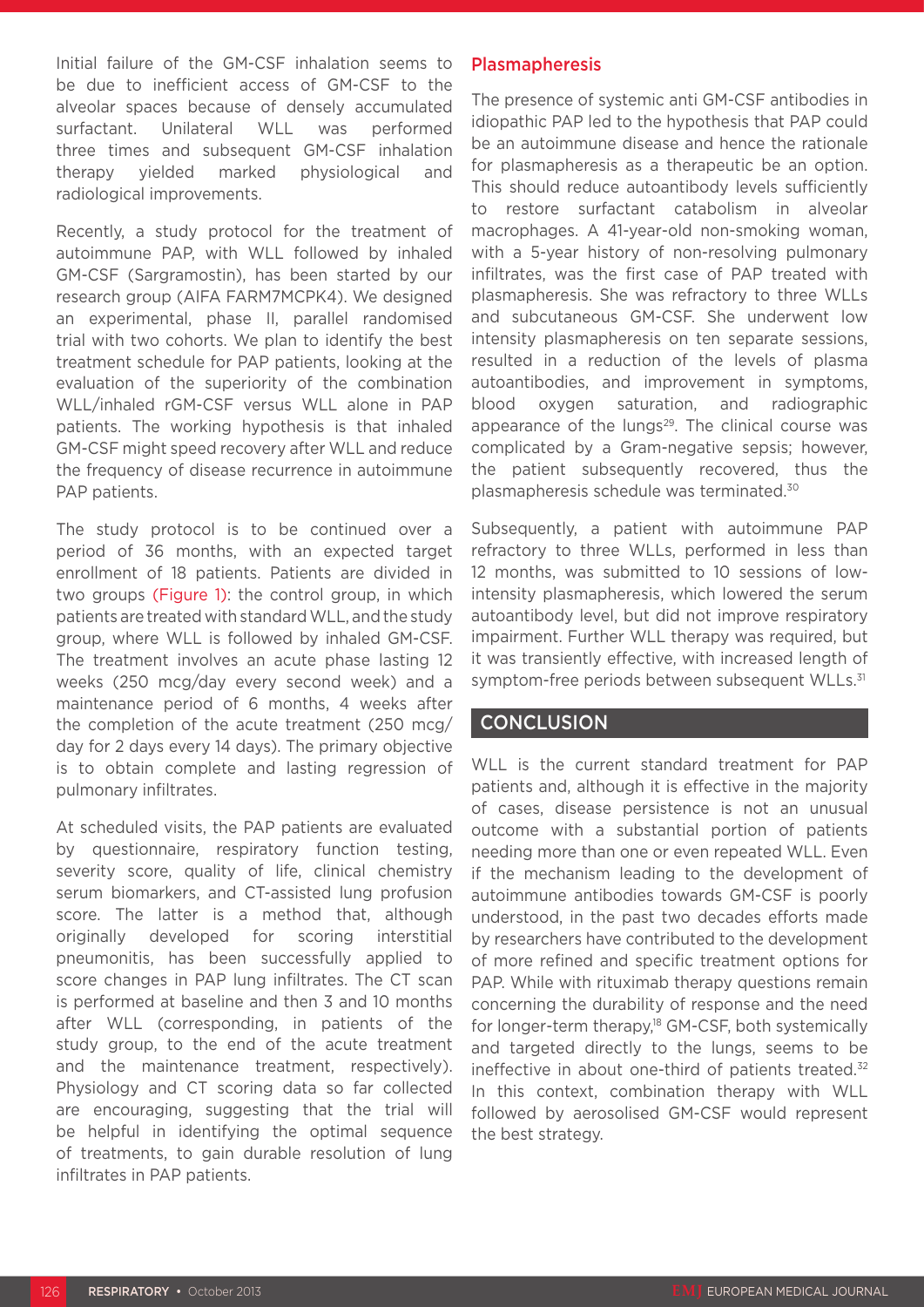#### Acknowledgement

This paper was, in part, supported by the Italian Agency for Medicines (AIFA) project for Independent Research 2007 (FARM7MCPK4), from E-Rare Project 2009 (EuPAPNet), and from the Scientific Direction of the San Matteo Hospital Foundation of Pavia.

#### REFERENCES

1. Rosen SH, Castleman B, Liebow AA. Pulmonary alveolar proteinosis. N Engl J Med. 1958;258(23):1123-42.

2. Trapnell BC, Whitsett JA, Nakata K. Pulmonary alveolar proteinosis. N Engl J Med. 2003;349(26):2527-39.

3. Whitsett JA, Wert SE, Weaver TE. Alveolar surfactant homeostasis and the pathogenesis of pulmonary disease. Annu Rev Med. 2010;61:105-19.

4. Pattle RE. Properties, function and origin of the alveolar lining layer. Nature. 1955;175(4469):1125-6.

5. Whitsett JA, Weaver TE. Hydrophobic surfactant proteins in lung function and disease. N Engl J Med. 2002;347(26):2141- 8.

6. Trapnell BC, Whitsett JA. GM-CSF regulates pulmonary surfactant homeostasis and alveolar macrophagemediated innate host defense. Annu Rev Physiol. 2002;64:775-802.

7. Kitamura T, Tanaka N, Watanabe J, Uchida K, Kanegasaki S, Yamada Y, Nakata K.Idiopathic pulmonary alveolar proteinosis as an autoimmune disease with neutralizing antibody against granulocyte/macrophage colony-stimulating factor. J Exp Med. 1999;190(6):875–80.

8. Bonfield TL, Russell D, Burgess S, Malur A, Kavuru MS, Thomassen MJ.Autoantibodies against granulocyte macrophage colony-stimulating factor are diagnostic for pulmonary alveolar proteinosis. Am J Respir Cell Mol Biol. 2002;27:481–6.

9. Kitamura T, Uchida K, Tanaka N, Tsuchiya T, Watanabe J, Yamada Y, Hanaoka K, Seymour JF, Schoch OD, Doyle I, et al. Serological diagnosis of idiopathic pulmonary alveolar proteinosis. Am J Respir Crit Care Med. 2000;162(2 Pt 1):658–62.

10. Seymour JF, Presneill JJ. Pulmonary alveolar proteinosis: progress in the first 44 years. Am J Respir Crit Care Med. 2002;166:215-35.

11. Beccaria M, Luisetti M, Rodi G et al. Long-term durable benefit after whole lung lavage in pulmonary alveolar proteinosis. Eur Respir J. 2004;23:526-31.

12. Alberti A, Luisetti M, Braschi A, et al. Brochoalveolar lavage fluid composition in alveolar proteinosis. Early changes after therapeutic lavage. Am J Respir Crit Care Med. 1996;154:817-20.

13. Anolik J, Sanz I, Looney RJ.B cell depletion therapy in systemic lupus erythematosus. Curr Rheumatol Rep. 2003;5(5):350–6.

14. Edwards JC, Szczepanski L, Szechinski J, Filipowicz-Sosnowska A, Emery P, Close DR, Stevens RM, Shaw T. Efficacy of B-cell-targeted therapy with rituximab in patients with rheumatoid arthritis. N Engl J Med. 2004;350(25):2572–81.

15. Stone JH, Merkel PA, Spiera R, Seo P, Langford CA, Hoffman GS, Kallenberg CGM, St Clair EW, Turkiewicz A, Tchao NK, et al. Rituximab versus Cyclophosphamide for ANCA-Associated Vasculitis. N Engl J Med.2010;363(3):221–32.

16. Borie R, Debray MP, Laine C, Aubier M, Crestani B. Rituximab therapy in autoimmune pulmonary alveolar proteinosis. Eur Respir J. 2009;33(6):1503- 6.

17. Amital A, Dux S, Shitrit D, Shpilberg O, Kramer MR. Therapeutic effectiveness of rituximab in a patient with unresponsive autoimmune pulmonary alveolar proteinosis. Thorax. 2010;65(11):1025-6.

18. Kavuru MS, Malur A, Marshall I, Barna BP, Meziane M, Huizar I, Dalrymple H, Karnekar R, Thomassen MJ. An open-label trial of rituximab therapy in pulmonary alveolar proteinosis. Eur Respir J. 2011;38(6):1361-7.

19. Malur A, Kavuru MS, Marshall I, Barna BP, Huizar I, Karnekar R, Thomassen MJ. Rituximab therapy in pulmonary alveolar proteinosis improves alveolar macrophage lipid homeostasis. Respir Res. 2012 14;13:46.

20. Ikegami M, Jobe AH, Huffman Reed JA, Whitsett JA. Surfactant metabolic consequences of over-expression of GM-CSF in the epithelium of GMCSFdeficient mice. Am J Physiol. 1997;273(4 Pt 1):L709-14.

21. Seymour JF, Presneill JJ, Schoch OD, Downie GH, Moore PE, Doyle IR, Vincent JM, Nakata K, Kitamura T, Langton D, Pain MC, Dunn AR. Therapeutic efficacy of granulocyte-macrophage colony-stimulating factor in patients with idiopathic acquired alveolar proteinosis. Am J Respir Crit Care Med.

2001;163(2):524–31.

22. Kavuru MS, Sullivan EJ, Piccin R, Thomassen MJ, Stoller JK. Exogenous granulocyte-macrophage colonystimulating factor administration for pulmonary alveolar proteinosis. Am J Respir Crit Care Med. 2000;161(4 Pt 1):1143-8.

23. Venkateshiah SB, Yan TD, Bonfield TL, Thomassen MJ, Meziane M, Czich C, Kavuru MS. An open-label trial of granulocyte macrophage colony stimulating factor therapy for moderate symptomatic pulmonary alveolar proteinosis. Chest. 2006;130(1):227–37.

24. Wylam ME, Ten R, Prakash UBS, Nadrous HF, Clawson ML, Anderson PM. Aerosol granulcyte-macropahge colony stimulating factor for pulmonary alveolar proteinosis. Eur Respir J. 2006;27(3):585– 93.

25. Tazawa R, Trapnell BC, Inoue Y, Arai T, Takada T, Nasuhara Y, Hizawa N, Kasahara W, Tatsumi K, Hojo M, Ishii H, Yokoba M, Tanaka N, Yamaguchi E, Eda R, Tsuchihashi Y, Morimoto K, Akira M, Terada M, Ohtsuka J, Ebina M, Kaneko C, Nukiwa T, Krischer JP, Akazawa K, Nakata K. Inhaled granulocytemacrophage colony-stimulating factor as therapy for pulmonary alveolar proteinosis. Am J Respir Crit Care Med. 2010;181(12):1345– 54.

26. Ohashi K, Sato A, Takada T, Arai T, Nei T, Kasahara Y, Motoi N, Hojo M, Urano S, Ishii H, Yokoba M, Eda R, Nakayama H, Nasuhara Y, Tsuchihashi Y, Kaneko C, Kanazawa H, Ebina M, Yamaguchi E, Kirchner J, Inoue Y, Nakata K, Tazawa R. Direct evidence that GM-CSF inhalation improves lung clearance in pulmonary alveolar proteinosis. Respir Med. 2012;106(2):284–93.

27. Khan A, Agarwal R, Aggarwal AN. Effectiveness of GM-CSF Therapy in Autoimmune Pulmonary Alveolar Proteinosis: A Meta-analysis of Observational Studies. Chest. 2012;141(5):1273-83.

28. Yamamoto H, Yamaguchi E, Agata H, Kandatsu N, Komatsu T, Kawai S, Baba K, Awaya T, Nishikomori R, Tsurusawa M, Nakata K. A combination therapy of whole lung lavage and GM-CSF inhalation in pulmonary alveolar proteinosis. Pediatr